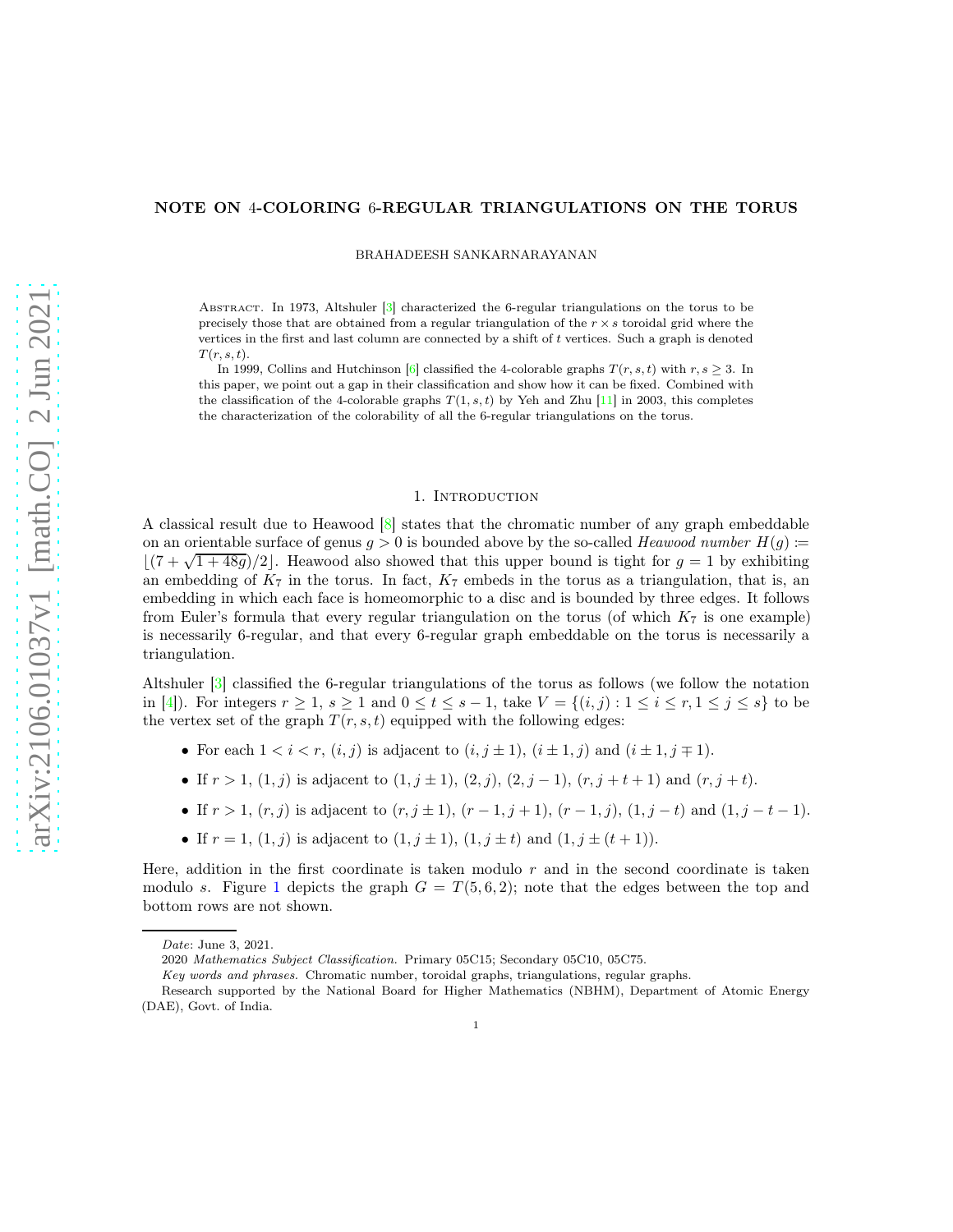<span id="page-1-3"></span>

<span id="page-1-0"></span>FIGURE 1.  $G = T(5, 6, 2)$ 

It is clear that each  $T(r, s, t)$  is a 6-regular triangulation of the torus. Altshuler's theorem says that these are all the 6-regular triangulations on the torus up to isomorphism (similar constructions also appear in  $(9, 10)$ .

<span id="page-1-2"></span>Theorem 1.1 (Altshuler [\[3\]](#page-7-0), 1973). *Every* 6*-regular triangulation on the torus is isomorphic to*  $T(r, s, t)$  *for some integers*  $r \geq 1$ *,*  $s \geq 1$ *, and*  $0 \leq t < s$ *.* 

As shown by Altshuler in  $[2,3]$  $[2,3]$ , through every vertex v of  $T(r, s, t)$  there are three so-called *normal circuits*, which are the simple cycles obtained by traversing through v along each of the three directions—vertical, horizontal, and diagonal—in the natural fashion. These normal circuits have lengths s,  $\frac{n}{\gcd(s,t)}$ , and  $\frac{n}{\gcd(s,r+t)}$ , respectively, where  $n = rs$  is the order of  $T(r, s, t)$ .

By picking a different normal circuit to be represented as the vertical cycle, one can see that there exist  $0 \le t_1 < \frac{n}{\gcd(s,t)}$  and  $0 \le t_2 < \frac{n}{\gcd(s,r+t)}$  such that  $T(r,s,t)$  is isomorphic to  $T(\gcd(s,t),\frac{n}{\gcd(s,t)},t_1)$ as well as to  $T(\gcd(s, r + t), \frac{n}{\gcd(s, r + t)}, t_2)$ . By swapping the horizontal and diagonal normal circuits, one can see that  $T(r, s, t)$  is isomorphic to  $T(r, s, t')$  for  $0 \leq t' < s$  such that  $t' \equiv -r - t$  $\pmod{s}$ .

Now, Dirac's map color theorem [\[7\]](#page-8-5) states that the only connected graph G with  $\chi(G) = H(g)$ that is embeddable on a surface of genus  $g > 0$  is  $K_{H(g)}$ . So,  $K_7$  is the only 7-chromatic 6-regular triangulation on the torus. Albertson and Hutchinson [\[1\]](#page-7-3) showed that there is a unique 6-chromatic 6-regular simple triangulation on the torus, which has 11 vertices. Then, Collins and Hutchinson [\[6\]](#page-8-0) gave a characterization of the 4-colorable triangulations  $T(r, s, t)$  with  $r, s \geq 3$  as follows:

<span id="page-1-1"></span>**Theorem 1.2** (Collins–Hutchinson [\[6,](#page-8-0) Theorem 1.2]). Let  $G = T(r, s, t)$ . If  $r, s \geq 3$ , then G can *be* 4*-colored, with a finite number of exceptions.*

Note that a 6*-regular right-diagonal (unshifted)* m × n *grid* in their notation is what we call  $T(n, m, 0)$ , and that a 6-regular right-diagonal  $(m \times n; k)$  grid for  $k > 1$  in their notation is what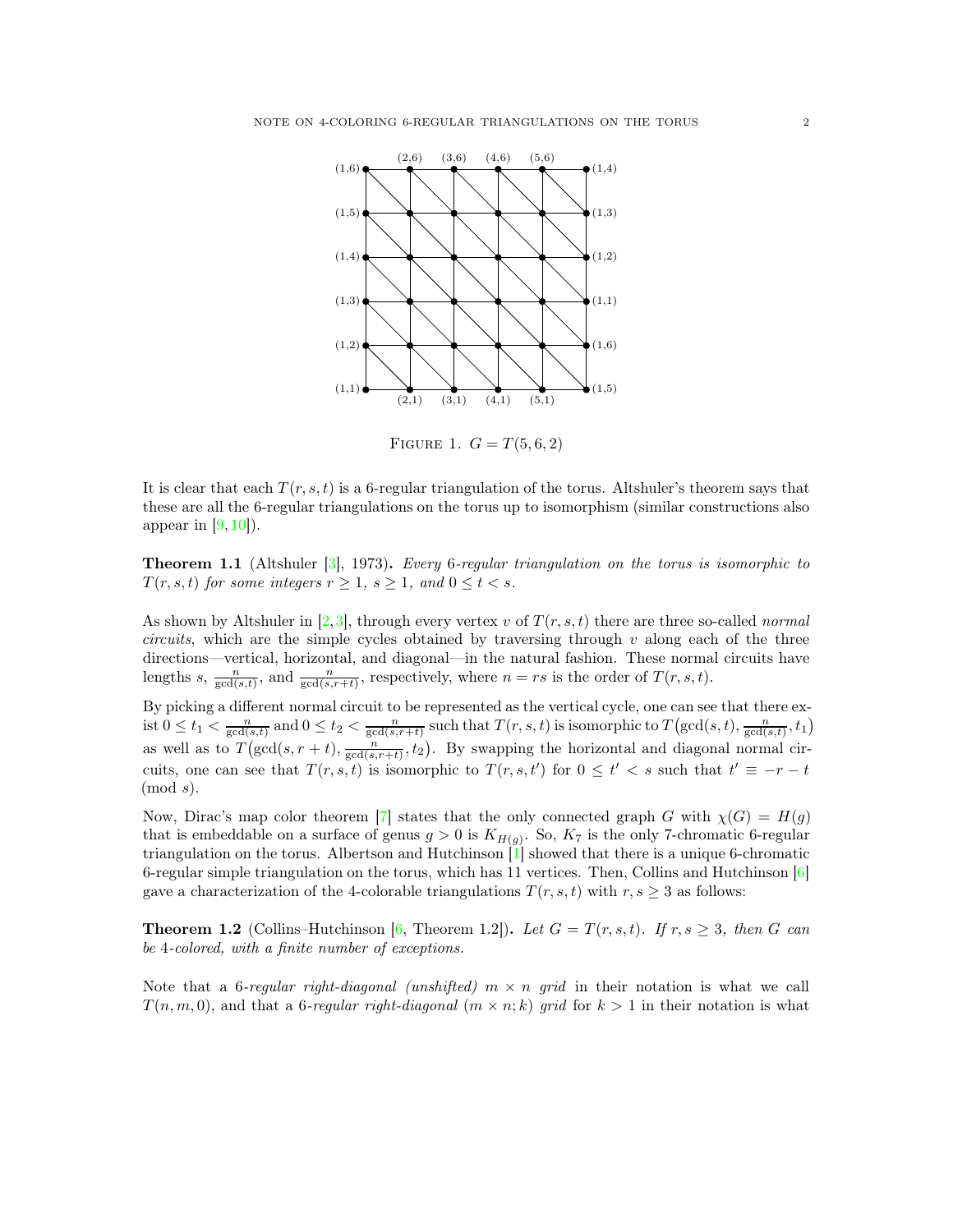<span id="page-2-4"></span>we call  $T(n, m, m - k + 1)$ . In particular, the  $(m \times n; 1)$  grid is the same as the unshifted  $m \times n$ grid, which is  $T(n, m, 0)$  in our notation.

In this paper, we point out a gap in the proof of Theorem [1.2](#page-1-1) that makes the statement incorrect, and we provide a patch to the statement and proof. In Section [2,](#page-2-0) we locate the error in the proof of Theorem [1.2,](#page-1-1) and provide explicit counterexamples to its statement. In Section [3,](#page-3-0) we prove the following modification of the above theorem:

<span id="page-2-2"></span>**Theorem 1.3.** Let  $G = T(r, s, t)$  be a simple 6-regular triangulation having normal circuits of lengths  $a \geq b \geq c$ . Suppose that  $(\frac{n}{a}, \frac{n}{b}) \neq (1, 1), (1, 2)$ , where  $n = rs$  is the order of G. Then G can *be* 4*-colored.*

<span id="page-2-0"></span>Combined with the earlier results  $[1, 6-8]$  $[1, 6-8]$  as well as the classification of the 4-colorable triangulations  $T(1, s, t)$  by Yeh–Zhu [\[11\]](#page-8-1), we complete the characterization of the colorability of all the 6-regular triangulations on the torus in Theorem [4.2](#page-7-4) in Section [4.](#page-4-0)

### 2. Examining the statement of Theorem [1.2](#page-1-1) and its proof

<span id="page-2-3"></span>2.1. Constructing counterexamples to Theorem [1.2.](#page-1-1) Collins and Hutchinson identify that  $T(3,3,1), T(3,3,2), T(3,5,3),$  and  $T(3,5,4)$  are not 4-colorable, but state that there are no others of the form  $T(3, s, t)$  for  $s \geq 3$  [\[6,](#page-8-0) Theorem 3.7]. However, as we show below, the graphs of the form  $T(3, s, s-2)$  and  $T(3, s, s-1)$  are not 4-colorable for all  $s \not\equiv 0 \pmod{4}$ . Note that the four graphs mentioned in the beginning are obtained by plugging in  $s = 3, 5$  in these expressions.

Now, consider the triangulations  $T(1, s, 2)$  for  $s \geq 7$ . These are simple graphs, and, as noted in [\[6,](#page-8-0) Section 3], every four successive vertices of  $T(1, s, 2)$  induce a  $K_4$ . Thus,  $T(1, s, 2)$  is 4-colorable for  $s \geq 7$  if and only if  $s \equiv 0 \pmod{4}$ .

Therefore, we consider the graphs  $T(1, 3s, 2)$  for  $s \geq 3$  and  $s \not\equiv 0 \pmod{4}$ . These are all 5-chromatic graphs by  $[1, 7, 8]$  $[1, 7, 8]$  $[1, 7, 8]$  $[1, 7, 8]$ . The normal circuits in  $T(1, 3s, 2)$  have lengths 3s, 3s, and s, respectively, so  $T(1, 3s, 2)$  is isomorphic to  $T(3, s, t)$  for some  $0 \le t \le s - 1$ . Since there are infinitely many  $s \geq 3$  such that  $s \not\equiv 0 \pmod{4}$ , there are infinitely many graphs of the form  $T(3, s, t)$  that are not 4-colorable, contradicting the statement of Theorem [1.2.](#page-1-1)

In fact, one can check by a careful computation that  $t = s - 2$ ,  $s - 1$  in this case. For simplicity, we label the vertex  $(1, j)$  with the integer j (recall that j is taken modulo 3s). Map the vertical, horizontal, and diagonal normal circuits of  $T(1, 3s, 2)$  to the horizontal, diagonal, and vertical normal circuits of  $T(3, s, 2)$ , respectively. Then, the vertical normal circuit of  $T(3, s, t)$  has labels  $3s, 3s - 3, 3s - 6, 3s - 9, \ldots$  from top to bottom when drawn as in Figure [1.](#page-1-0) The horizontal normal circuit through the vertex with label 3s has the first four labels in the right-to-left direction as 3s,  $3s-1, 3s-2,$  and  $3s-3$ . Thus, the shift is  $t = s-1$ . Since  $T(r, s, t)$  is isomorphic to  $T(r, s, t')$ for  $0 \le t' < s$  such that  $t' \equiv -r - t \pmod{s}$ , the graph  $T(3, s, s - 1)$  is isomorphic to  $T(3, s, s - 2)$ . Thus, the graphs  $T(3, s, s - 1)$  and  $T(3, s, s - 2)$  are not 4-colorable for all  $s \geq 3$  such that  $s \neq 0$ (mod 4).

<span id="page-2-1"></span>2.2. Gap in the proof of Theorem [1.2.](#page-1-1) The proof of Theorem [1.2](#page-1-1) in  $\lceil 6 \rceil$  is broken up into a sequence of results, first for the unshifted triangulations  $T(r, s, 0)$  [\[6,](#page-8-0) Lemma 3.2, Theorem 3.3, Lemma 3.4], and then for the shifted triangulations  $T(r, s, t)$  with  $t \neq 0$  [\[6,](#page-8-0) Theorems 3.6 and 3.7]. We identify the following theorem as the source of the contradiction: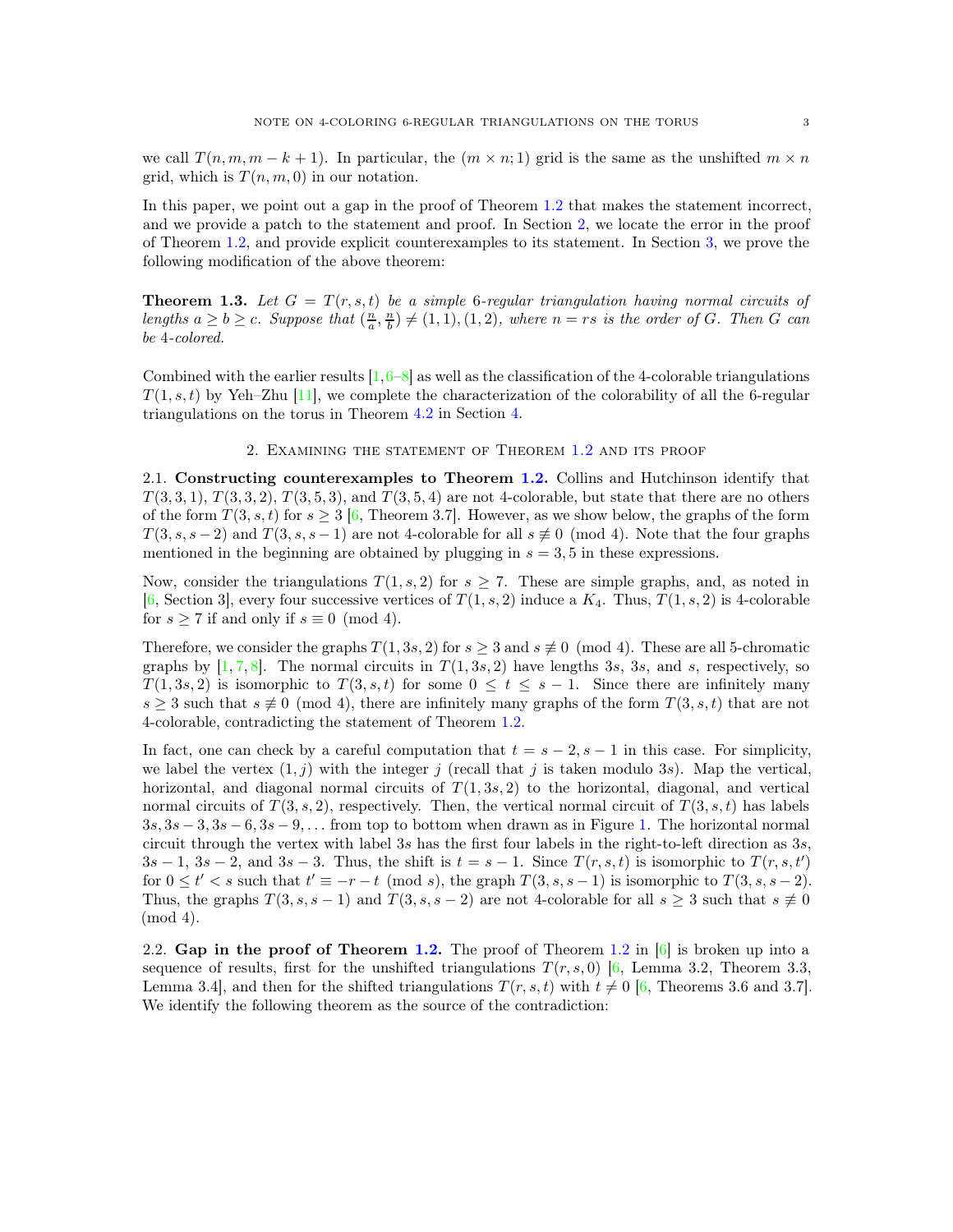<span id="page-3-2"></span>**Theorem 2.1** (Collins–Hutchinson [\[6,](#page-8-0) Theorem 3.6]). Let  $G = T(r, s, t)$  for some  $0 < t \leq s - 1$ . *Then if*  $3 \leq s, r, G$  *can be* 4*-colored except possibly in the case when*  $r = 5$ , *or when*  $t = s - 1$  *and*  $r = s \text{ or } s + 1, \text{ or when } t = s - 2 \text{ and } r = s.$ 

The proof of this theorem proceeds as follows. Let  $C_i$  denote the *i*th column of  $T(r, s, t)$ , for  $i = 1, \ldots, r$ . First, a proper 4-coloring of  $T(y, s, 0)$  is used to color  $C_1, \ldots, C_y$ , where  $y \geq 3$  is to be determined. (Note that  $y \geq 3$  is needed to ensure that a proper 4-coloring of  $T(y, s, 0)$  can be found using [\[6,](#page-8-0) Theorem 3.3].) Then, the coloring on  $C_1$  is repeated on  $C_{y+1}$ . Then, the coloring on  $C_{y+1}$  is repeated on  $C_{y+2}$  after an upward shift by one vertex. As shown in [\[6,](#page-8-0) Lemma 3.1], this coloring on  $C_{y+2}$  is compatible with the coloring on  $C_{y+1}$  as long as  $r, s \neq 5$ . Repeat this process of repeating the coloring on successive columns with an upward shift to color the t columns  $C_{y+2}, \ldots, C_{y+t+1}$ . Now, note that the coloring on  $C_{y+t+1}$  is identical to the coloring on  $C_1$ , except that it is shifted upwards by t vertices. Thus, this gives a valid coloring of  $T(r, s, t)$  provided that  $r = y + t.$ 

At this point, Collins and Hutchinson state that the inequality  $y \geq 3$  fails only when  $t = s - 1$  and  $r = s$  or  $s + 1$ , or when  $t = s - 2$  and  $r = s$ , so this concludes their proof. However, this conclusion can only be drawn under the additional hypothesis that  $r \geq s$ . Thus, their proof holds only under the additional hypothesis that  $r \geq s$ .

Hence, the statements of Theorem [2.1](#page-2-1) and [\[6,](#page-8-0) Theorem 3.7] need to be modified by adding the hypothesis that  $r \geq s$ . However, the statement of [\[6,](#page-8-0) Theorem 3.8] is now weakened, since the colorability of the triangulations  $T(2, s, t)$  (for odd s) that are not isomorphic to  $T(1, 2s, t')$  for any  $0\leq t'<2s$  is no longer completely settled by their previous results.

Furthermore, the above method of proof does not seem to easily lend itself to the cases when  $r < s$ . The above argument does extend to the graphs  $T(r, s, t)$ ,  $3 \leq r, s, r \neq 5$ ,  $s \neq 5$ , with  $r \geq t + 3$ or  $r > s - \lceil t/2 \rceil$ , the latter by extending the coloring on  $C_y$  by using downward shifts by two vertices instead of upward shifts by one vertex, but it is not clear, for instance, how one can 4-color  $T(10, 990, 100)$  by an argument along the above lines.

<span id="page-3-0"></span>In the next section, we provide a different argument to color the shifted triangulations.

#### 3. Main result

<span id="page-3-1"></span>We shall use Collins and Hutchinson's coloring of the unshifted triangulations  $[6,$  Theorem 3.3] to color the shifted triangulations.

**Theorem 3.1.** Let  $G = T(r, s, t)$  be a simple triangulation with  $r \neq 1$  and s as the maximal length *of a normal circuit in* G*. Then* G *is* 4*-colorable.*

*Proof.* Note that the conditions on r and s imply that  $gcd(s, t), gcd(s, r + t) \ge r \ge 2$ .

Suppose that  $r \geq 3$ . Now, use a proper coloring of  $T(r, \gcd(s, t), 0)$  to color the first  $\gcd(s, t)$ many rows of  $T(r, s, t)$ , and repeat this coloring block  $(s/gcd(s, t))$ -many times to get a coloring of  $T(r, s, t)$ . For this coloring to be proper, the coloring on the column  $C_r$  is required to be compatible with an upward shift by t vertices of the coloring on the column  $C_1$ . But, since the coloring on the column  $C_1$  is periodic with period  $gcd(s, t)$ , an upward shift by t vertices of the coloring on  $C_1$  is the same as no shift. Thus, we only need to check that the coloring on  $C_r$  is compatible with that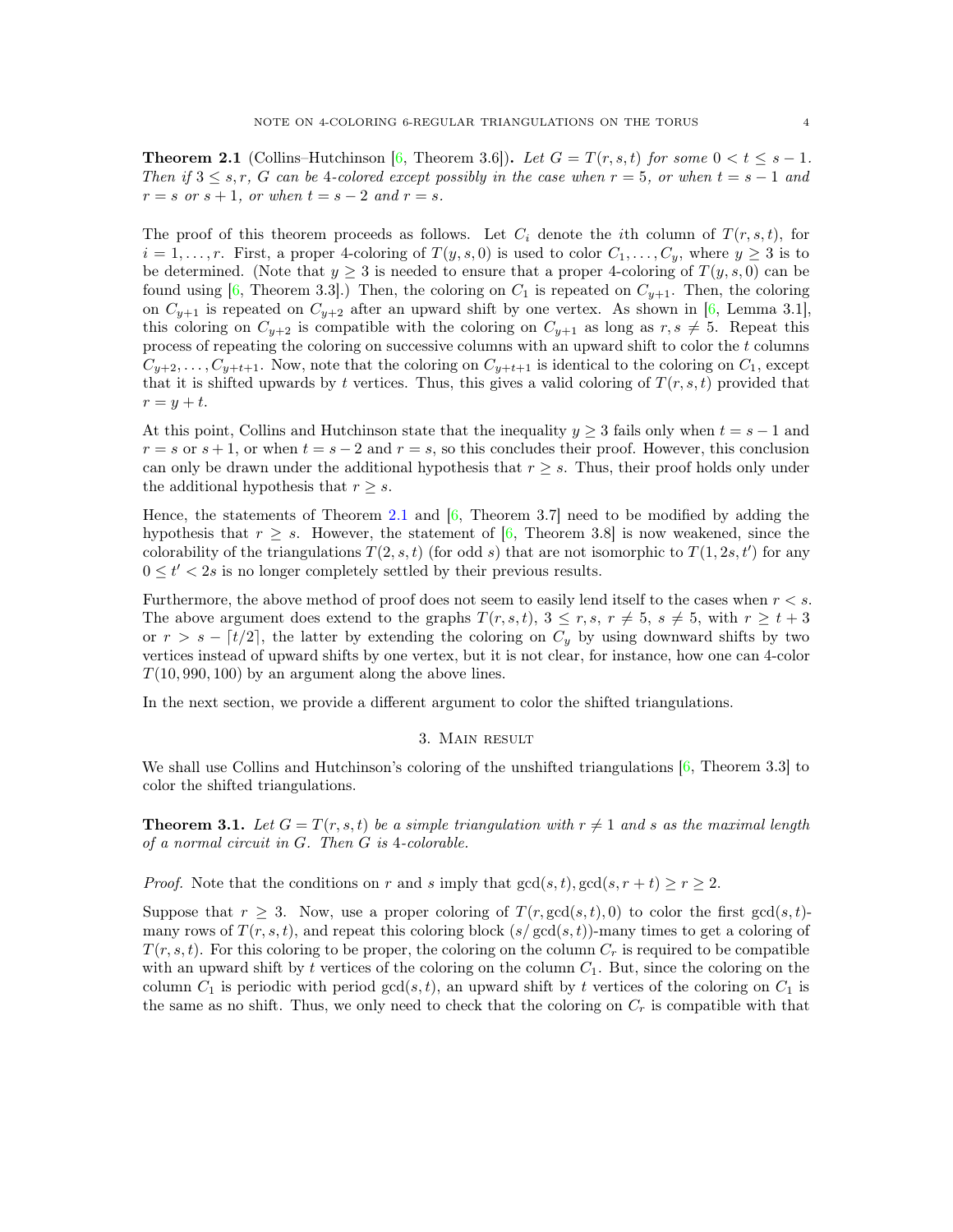<span id="page-4-2"></span>on  $C_1$ , and this holds since it is obtained from a periodic coloring of the unshifted triangulation  $T(r, \gcd(s, t), 0).$ 

Next, suppose that  $r = 2$ . As observed in [\[6,](#page-8-0) Theorem 3.8], if s is even, then G is 4-colorable, simply by 2-coloring the columns  $C_1$  and  $C_2$  with the colors  $\{1, 2\}$  and  $\{3, 4\}$ , respectively.

So, suppose that  $r = 2$  and that s is odd, which imply that  $gcd(s, t), gcd(s, t + 2) \geq 3$ . Thus, G is isomorphic to  $T(r', s', t')$  for  $r' = \gcd(s, t)$ ,  $s' = 2s/\gcd(s, t)$ , and some  $0 \le t' < s'$  such that  $gcd(s', t') = gcd(s, t+2) \geq 3$ . This is possible by the remarks following the statement of Theorem [1.1](#page-1-2) in Section [1.](#page-0-0) Thus, we can repeat the previous algorithm to color  $T(r', s', t')$  as follows. First, use a proper coloring of  $T(r', \gcd(s', t'), t')$  to color the first  $\gcd(s', t')$ -many rows of  $T(r', s', t')$ . Then, repeat this coloring block  $(s'/\gcd(s', t'))$ -many times to get a coloring of  $T(r', s', t')$ . This is verified to be a proper coloring for the same reason as in the case  $r \geq 3$ , so this completes the case  $r = 2$  as well. as well.  $\square$ 

<span id="page-4-1"></span>In fact, the proof in the case  $r = 2$  and s odd shows that the following theorem is also true.

**Theorem 3.2.** Let  $G = (V, E)$  be a simple 6-regular triangulation on the torus with normal circuits *of lengths*  $a \ge b \ge c$  *such that*  $\frac{n}{c} \ge \frac{n}{b} \ge 3$ *, where*  $|V| = n$ *. Then, G is 4-colorable.* 

Specifically, a coloring of G can be found by viewing G as  $T(\frac{n}{c}, c, t)$ , where  $0 \leq t < c$  is such that  $gcd(c, t) = \frac{n}{b}$ , and then coloring G by repeating  $(c / gcd(c, t))$ -many times a proper coloring of  $T(\frac{n}{c}, \frac{n}{b}, 0)$ . This can be done since it is assumed that  $\frac{n}{c} \geq \frac{n}{b} \geq 3$ .

**Proof of Theorem [1.3.](#page-2-2)** Suppose that  $G = T(r, s, t)$  is a simple 6-regular triangulation on the torus with normal circuits of lengths  $a \ge b \ge c$  such that  $(\frac{n}{a}, \frac{n}{b}) \ne (1, 1), (1, 2)$ , where  $n = rs$ .

If  $\frac{n}{a} = 1$ , then  $3 \leq \frac{n}{b} \leq \frac{n}{c}$ , so G is 4-colorable by Theorem [3.2.](#page-4-1)

If  $\frac{n}{a} = 2$ , then G is isomorphic to  $T(2, a, t)$  for some  $0 \le t < a$ . If  $\frac{n}{b} = 2$ , then a is even, since  $b = n/\gcd(a, t)$  or  $n/\gcd(a, t + 2)$ . So G is 4-colorable by Theorem [3.1.](#page-3-1) If  $\frac{n}{b} \geq 3$ , then  $\frac{n}{c} \geq 3$ , so again we are done by Theorem [3.2.](#page-4-1)

<span id="page-4-0"></span>If  $\frac{n}{a} \geq 3$ , then G is isomorphic to  $T(r, a, t)$  for some  $0 \leq t < a$ , where  $r \geq 3$ . So, we are done by Theorem [3.1.](#page-3-1) This completes the proof of Theorem [1.3.](#page-2-2)

4. Summary of the colorability of 6-regular toroidal triangulations

In this section, we shall present a complete picture of the colorings of 6-regular triangulations on the torus.

By the results in Section [3,](#page-3-0) we are left to classify the colorability of those 6-regular triangulations  $G$ that are either loopless multigraphs, or isomorphic to some simple  $T(r, s, t)$  having normal circuits of lengths  $a \ge b \ge c$  such that  $(\frac{n}{a}, \frac{n}{b}) = (1, 1)$  or  $(1, 2)$ .

4.1. The loopless multigraphs of the form  $T(1, s, t)$ . Note that the graphs  $T(1, s, t)$  and  $T(1, s, s-t-1)$  are isomorphic by the remarks following the statement of Theorem [1.1](#page-1-2) in Sec-tion [1.](#page-0-0) So, when  $r = 1$  we shall only focus on the values of t in the range  $0 \le t \le |(s-1)/2|$ .

Now, it is easy to check that  $T(1, s, t)$  has loops if and only if either  $s \leq 2$  or  $t = 0$ , and that  $T(1, s, t)$  is a loopless multigraph if and only if  $s \geq 3$  and  $t = 1, |(s - 1)/2|$ .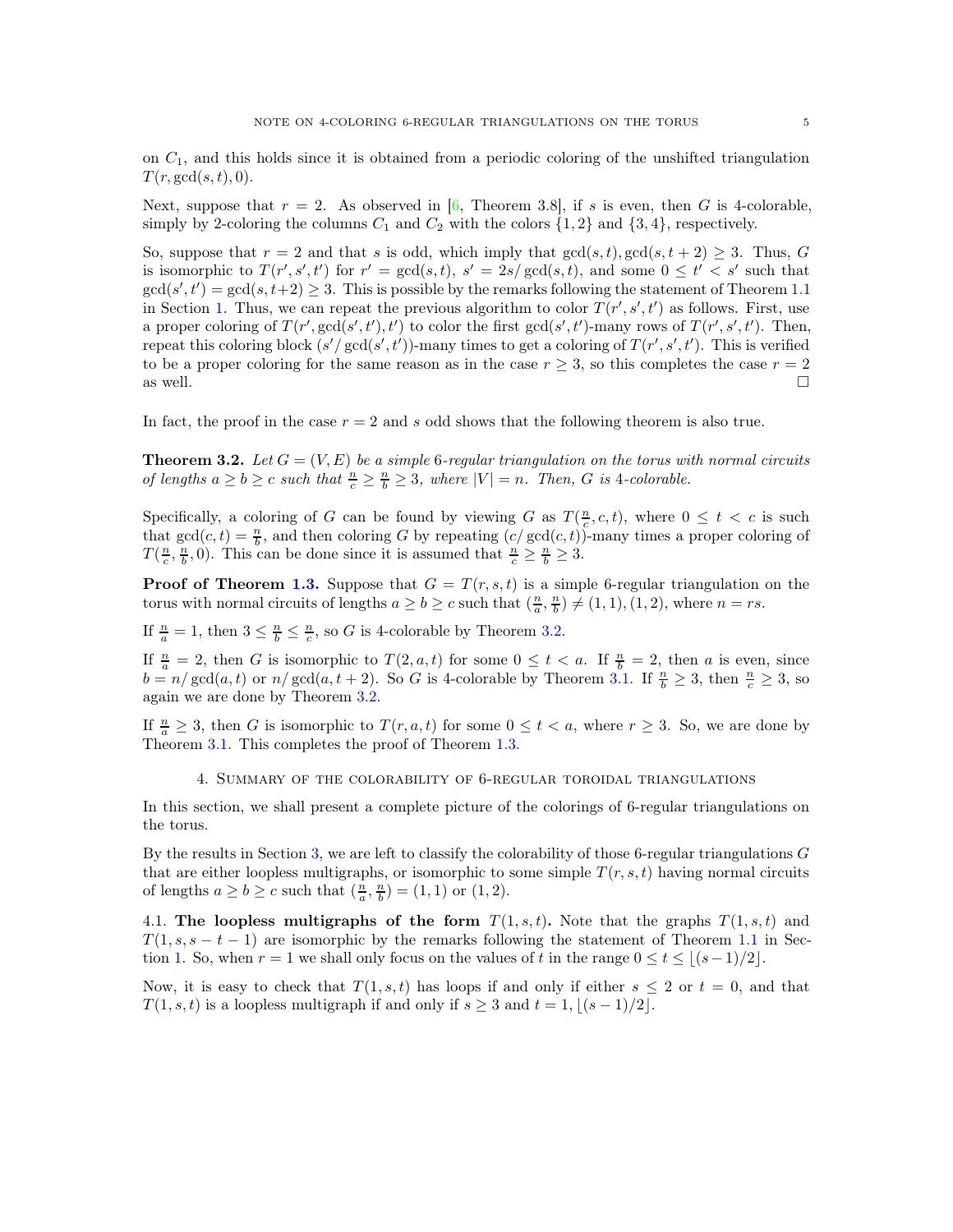<span id="page-5-1"></span>So, we start by considering the graph  $T(1, s, 1)$  for  $s \geq 3$ . Collins and Hutchinson [\[6\]](#page-8-0) gave explicit 4colorings of  $T(1, s, 1)$  for  $s > 5$ . Furthermore, Yeh and Zhu [\[11,](#page-8-1) Theorem 6] observed that  $T(1, s, 1)$ is 3-chromatic if and only if  $s \equiv 0 \pmod{3}$  (after deleting the duplicated edges in  $T(1, s, 1)$ , this graph is isomorphic to  $G_s[1,2]$  in their notation). Lastly, one can see that the graph  $T(1,5,1)$  is isomorphic to  $K_5$  after deleting the duplicated edges, so it is 5-chromatic.

Next, we consider the graph  $T(1, s, |(s - 1)/2|)$  for  $s \geq 5$ . For  $s = 2k + 1$   $(k \geq 2)$ , Yeh and Zhu [\[11,](#page-8-1) Theorem 6] have shown that this graph is isomorphic to  $T(1, s, 1)$  (after deleting the duplicated edges in  $T(1, s, k)$  for  $s = 2k + 1$ , this graph is isomorphic to the graph  $G_s[1, k]$  in their notation). Hence,  $T(1, 2k + 1, k)$  is 4-colorable for all  $k \geq 3$ , and is 3-chromatic if and only if  $s \equiv 0 \equiv k - 1 \pmod{3}$ , and  $T(1, 5, 2)$  is 5-chromatic since it is isomorphic to  $K_5$  after deleting the duplicated edges.

For  $s = 2k + 2$   $(k \ge 2)$ , Yeh and Zhu [\[11,](#page-8-1) Theorem 5] have shown that  $T(1, s, \lceil (s-1)/2 \rceil)$  is 4-colorable (and in fact 4-chromatic) if and only if  $s \equiv 0 \pmod{4}$  (this graph is isomorphic to  $G_s[1, k, k+1]$  in their notation). In this case, by removing the duplicated edges we get a 5-regular graph on the torus. So, by Brooks's theorem [\[5\]](#page-7-5), when  $k \geq 4$  is even the graph  $T(1, 2k + 2, k)$  is 5-chromatic, and when  $k = 2$  the graph  $T(1, 6, 2)$  is isomorphic to  $K_6$  after deleting the duplicated edges, and hence is 6-chromatic.

4.2. The loopless multigraphs of the form  $T(2, s, t)$ . The graph  $T(2, s, t)$  has loops if and only if  $s = 1$ , so we assume that  $s \geq 2$ . One can check that  $T(2, s, t)$  is a loopless multigraph if and only if  $t = 0$ ,  $s - 2$ , or  $s - 1$ . Furthermore,  $T(2, s, 0)$  and  $T(2, s, s - 2)$  are isomorphic, from the remarks following the statement of Theorem [1.1](#page-1-2) in Section [1,](#page-0-0) so there are only two cases to consider.

As observed in  $[6,$  Theorem 3.8,  $T(2, s, 0)$  is 4-colorable (and in fact 4-chromatic) if and only if  $s \geq 2$  is even. When  $s \geq 3$  is odd,  $T(2, s, 0)$  is isomorphic to  $T(1, 2s, \lfloor (s-1)/2 \rfloor)$ , which was discussed earlier. Next, we look at  $T(2, s, s - 1)$ . This graph is isomorphic to  $T(1, 2s, 1)$  for all  $s \geq 2$ , which we have discussed earlier. So, this completes the case  $r = 2$ .

4.3. The loopless multigraphs of the form  $T(r, s, t)$  for  $r \geq 3$ . The graph  $T(r, s, t)$  for  $r \geq 3$ has loops if and only if  $s = 1$ , and it is a loopless multigraph if and only if  $s = 2$ . When  $t = 0$ , the graph  $T(r, 2, 0)$  is isomorphic to  $T(2, r, 0)$ , which we have discussed earlier. When  $t = 1$ , the graph  $T(r, 2, 1)$  is isomorphic to  $T(1, 2r, \lfloor (r-1)/2 \rfloor)$ , which was also discussed earlier.

Thus, the colorability of all the loopless multigraphs  $T(r, s, t)$  are known.

Next, we need to consider the colorability of the simple graphs  $T(r, s, t)$ . Theorem [1.3](#page-2-2) covers the 4-colorability of those  $T(r, s, t)$  that have normal circuits of lengths  $a \geq b \geq c$  such that  $(\frac{n}{a}, \frac{n}{b}) \neq (1, 1), (1, 2)$ , where  $n = rs$ . So, we are only left to consider the remaining cases, namely when  $(\frac{n}{a}, \frac{n}{b}) = (1, 1)$  or  $(1, 2)$ . As a step towards that, let us first consider the colorability of the simple graphs of the form  $T(1, s, t)$ .

<span id="page-5-0"></span>4.4. The simple graphs  $T(1, s, t)$ . From the previous discussions, it suffices to consider the graphs  $T(1, s, t)$  for those values of t in the range  $2 \le t \le (s-1)/2$ , In particular, we assume that  $s \geq 7$  in what follows.

Now, as shown in  $[6,$  Theorem 3.8] and discussed above in Section [2.1,](#page-2-3) the graphs  $T(1, s, 2)$  are simple triangulations that are 4-colorable (and in fact 4-chromatic) if and only if  $s \equiv 0 \pmod{4}$ since every four consecutive vertices in  $T(1, s, 2)$  induce a  $K_4$ . Collins and Hutchinson [\[6\]](#page-8-0) observe that these grids are all easily seen to be 5-chromatic when  $s \geq 15$ . Explicit 5-colorings for all  $s \geq 8$ ,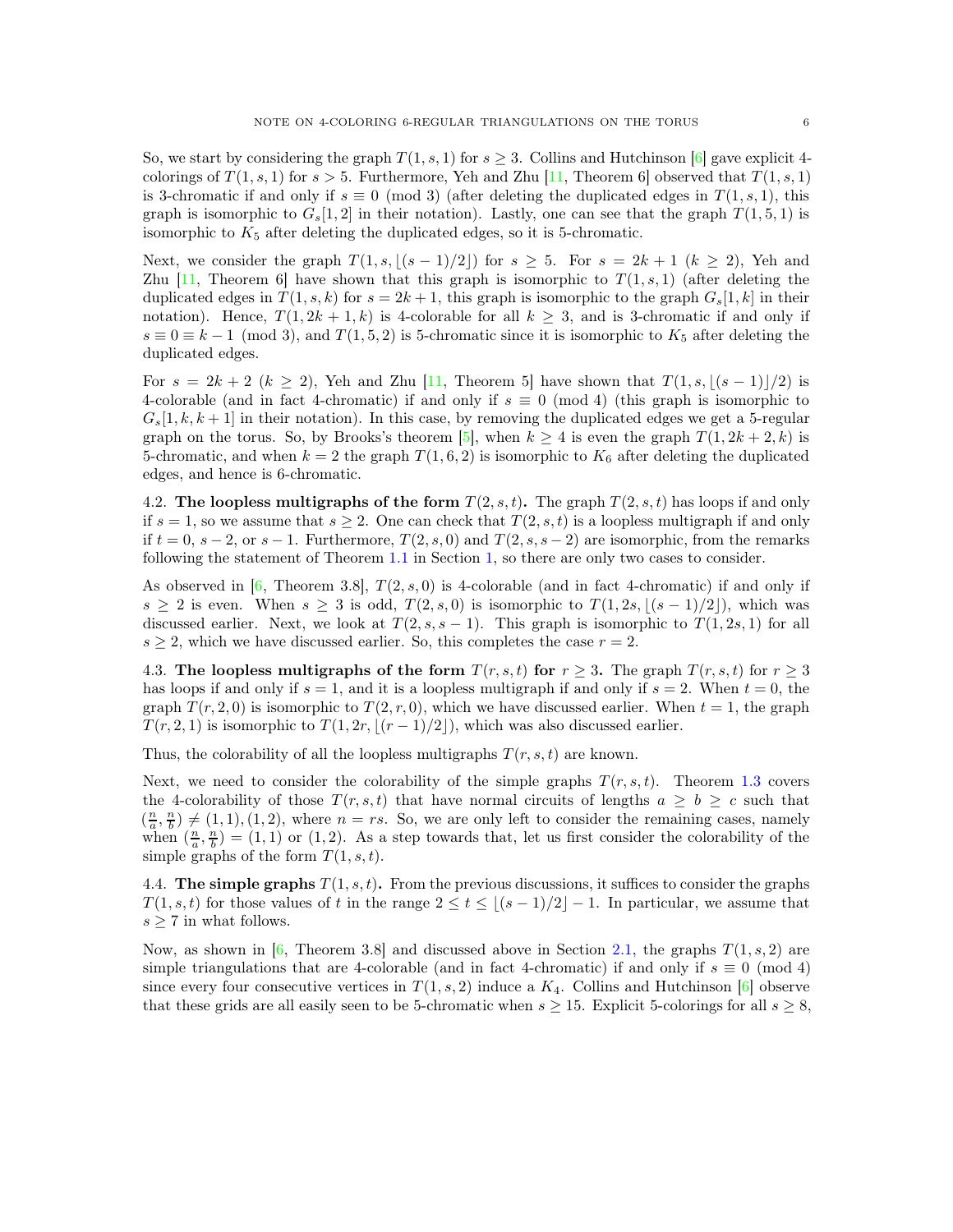<span id="page-6-1"></span> $s \neq 11$ , in the spirit of Collins and Hutchinson's work, is given as follows: write  $s = 4u + 5v$  for  $t \geq 0$ and  $v \in \{0, 1, 2, 3, 4\}$  (which can be done for all  $s \geq 8$ ,  $s \neq 11$ ), and color  $T(1, s, 2)$  using u sets of 1234 followed by v sets of 12345. This is easily seen to be a proper coloring of  $T(1, s, 2)$ .

When  $s = 11$ , the coloring 12345123456 is seen to work: this is the 6-chromatic graph on 11 vertices found by Albertson and Hutchinson [\[1\]](#page-7-3), which is also the unique simple 6-regular triangulation on the torus having 11 vertices, up to isomorphism.

When  $s = 7, T(1, 7, 2)$  is 7-chromatic since it is isomorphic to  $K_7$ .

<span id="page-6-0"></span>Next, for each  $t \geq 3$ , Collins and Hutchinson [\[6,](#page-8-0) Theorem 3.9] exhibited 4-colorings for all but finitely many of the graphs  $T(1, s, t)$  with  $t \leq (s - 1)/2 - 1$ . The remaining cases were handled by Yeh and Zhu [\[11,](#page-8-1) Theorem 5]:

**Theorem 4.1** (Yeh–Zhu [\[11,](#page-8-1) Theorem 5], 2003). Let  $G = T(1, s, t)$  be a simple triangulation on *the torus, for*  $3 \le t \le \lfloor (s-1)/2 \rfloor - 1$ . Then G is 4-colorable, unless G satisfies one of the following *conditions:*

- $s \in \{2t + 3, 3t + 1, 3t + 2\}$  *and*  $s \not\equiv 0 \pmod{4}$ *; or*
- (t, s) ∈ {(3, 13)*,* (3, 17)*,* (3, 18)*,* (3, 25)*,* (4, 17)*,* (6, 17)*,* (6, 25)*,* (6, 33)*,* (7, 19)*,* (7, 25)*,* (7, 26)*,* (9, 25)*,* (10, 25)*,* (10, 26)*,* (10, 37)*,* (14, 33)}*.*

Yeh and Zhu have also shown that the graphs  $T(1, s, t)$  for  $s \in \{2t + 3, 3t + 1, 3t + 2\}$  are in fact isomorphic to  $T(1, s, 2)$ . Note that  $T(1, s, t)$  is isomorphic to the graph  $G_s[1, t, t + 1]$  in Yeh and Zhu's notation.

4.5. The simple graphs  $T(r, s, t)$  with normal circuits of lengths  $a \geq b \geq c$  such that  $(\frac{n}{a}, \frac{n}{b}) = (1, 1)$  or  $(1, 2)$ . Let  $G = (V, E)$  be a simple 6-regular triangulation on the torus with  $|\tilde{V}| = n$ . Suppose that G has normal circuits of lengths  $a \ge b \ge c$  such that  $(\frac{n}{a}, \frac{n}{b}) = (1, 1)$  or  $(1, 2)$ . Then, G can be represented as  $T(1, s, t)$ , and by the discussion in Section [4.4](#page-5-0) we know exactly what values t can take if G is 5-chromatic. Thus, to classify the 5-chromatic graphs  $G$  satisfying  $(\frac{n}{a}, \frac{n}{b}) = (1, 1)$  or  $(1, 2)$ , it suffices to consider the 5-chromatic graphs of the form  $T(1, s, t)$  discussed in Section [4.4](#page-5-0) and see whether and how they can be represented as  $T(r', s', t')$  with  $r' > 1$ .

This was done for the graphs  $T(1, 3s, 2)$  in Section [2.](#page-2-0) A similar analysis can be done for the graphs  $T(1, 2s, 2)$  with  $s \equiv 0 \pmod{2}$  to show that  $T(2, s, 1)$  and  $T(2, s, s - 3)$  are 5-chromatic for all odd  $s \geq 5$ . These are the only cases that arise from the graphs  $T(1, s, 2)$  for  $s \not\equiv 0 \pmod{4}$ , since its normal circuits have lengths s,  $s/gcd(s, 2)$ , and  $s/gcd(s, 3)$ . This also covers the graphs  $T(1, s, t)$ for  $s \in \{2t + 3, 3t + 1, 3t + 2\}, s \not\equiv 0 \pmod{4}, t \geq 3$ , since they are all isomorphic to  $T(1, s, 2)$ , as shown by Yeh and Zhu [\[11\]](#page-8-1).

Thus, it only remains to consider the finitely many exceptional graphs listed in the second bullet point in Theorem [4.1](#page-6-0) that have composite order. A similar analysis can be done for these graphs as was done in Section [2](#page-2-0) for  $T(1, 3s, 2)$ . We omit the details and only state the final results in the next theorem. Just one observation needs to be added before we do so: it is easy to show that a simple graph  $T(r, s, t)$  is 3-chromatic if and only if  $s \equiv 0 \equiv r - t \pmod{3}$ .

We conclude this paper with a compilation of the known results from the previous work of  $[1, 6-8, 1]$  $[1, 6-8, 1]$  $[1, 6-8, 1]$ [11\]](#page-8-1) as well as the present work, which characterizes the colorability of all the 6-regular toroidal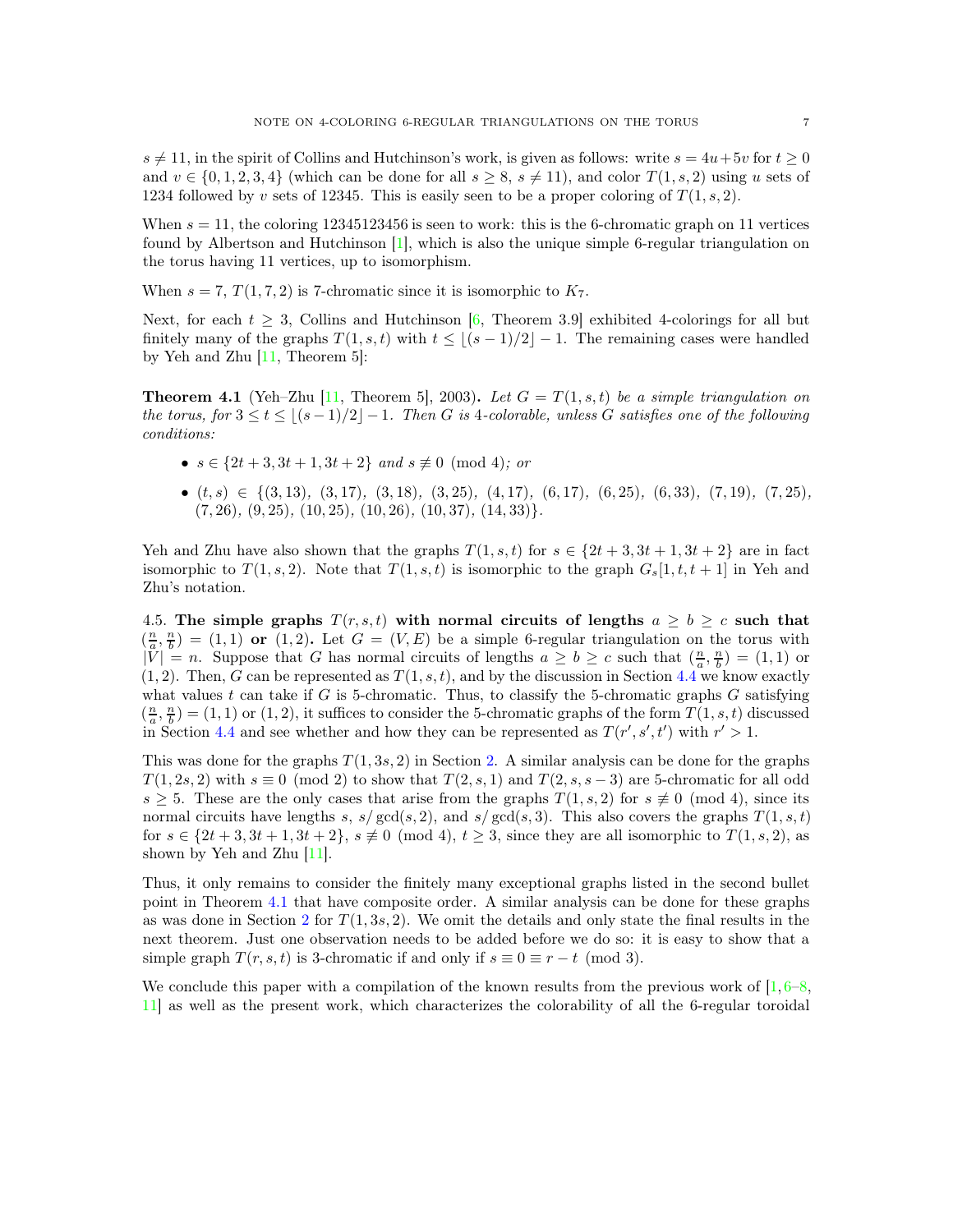<span id="page-7-6"></span><span id="page-7-4"></span>triangulations. We follow the convention as adopted by  $[6, 11]$  $[6, 11]$  to specify the classification by the parameters r, s, t instead of only listing isomorphism classes of graphs.

**Theorem 4.2.** Let  $G = T(r, s, t)$  for  $r \geq 1$ ,  $s \geq 1$ ,  $0 \leq t \leq s - 1$  be a 6-regular triangulation on *the torus. If*  $r = 1$ *, then*  $T(1, s, t)$  *is isomorphic to*  $T(1, s, s - t - 1)$ *, so in this case consider t only in the range*  $0 \le t \le |(s-1)/2|$ *.* 

- (a) G contains loops if and only if either  $s = 1$ , or  $r = 1$  and  $s = 2$ , or  $r = 1$  and  $t = 0$ ;
- (b) G is 7-chromatic if and only if G is isomorphic to  $K_7$ , and this happens only when  $G =$  $T(1, 7, 2)$ ;
- *(c)* G is 6-chromatic if and only if G is isomorphic either to  $K_6$  (after deleting duplicated edges), *or to the graph of Albertson and Hutchinson* [\[1\]](#page-7-3) *on* 11 *vertices. The former happens only when*  $G \in \{T(1,6,2), T(2,3,0), T(2,3,1), T(3,2,0), T(3,2,1)\}$  *and the latter only when*  $G \in \{T(1, 11, 2), T(1, 11, 3), T(1, 11, 4)\};\$
- *(d)* G *is* 5*-chromatic if and only if* G *is one of the following graphs:*
	- $T(1,5,1), T(1,5,2)$  *(these are isomorphic to*  $K_5$  *after deleting duplicated edges)*
	- $T(1, s, 2)$  *for*  $s \geq 9$ *,*  $s \neq 11$ *,*  $s \not\equiv 0 \pmod{4}$
	- $T(1, s, t)$  *for*  $s \in \{2t + 2, 2t + 3, 3t + 1, 3t + 2\}, s > 9, s \not\equiv 0 \pmod{4}$
	- $T(2, s, 0)$ *,*  $T(2, s, 1)$ *,*  $T(2, s, s 3)$ *,*  $T(2, s, s 2)$  *for odd*  $s > 5$
	- $T(3, s, s 2)$ ,  $T(3, s, s 1)$  *for*  $s > 3$ ,  $s \not\equiv 0 \pmod{4}$
	- $T(r, 2, 0)$ *,*  $T(r, 2, 1)$  *for odd*  $r > 5$
	- $T(1, s, t)$  *for*  $(t, s) \in \{(3, 13), (3, 17), (3, 18), (3, 25), (4, 17), (6, 17), (6, 25), (6, 33),$ (7, 19)*,* (7, 25)*,* (7, 26)*,* (9, 25)*,* (10, 25)*,* (10, 26)*,* (10, 37)*,* (14, 33)}
	- $T(2, s, t)$  *for*  $(t, s) \in \{(3, 9), (3, 13), (4, 9), (8, 13)\}$
	- $T(3, s, t)$  *for*  $(t, s) \in \{(1, 6), (2, 6), (2, 11), (6, 11)\}$
	- $T(5, s, t)$  *for*  $(t, s) \in \{(2, 5), (3, 5)\}\$
- *(e)* G *is* 4*-colorable in all other cases;*
- *(f)* In particular, G is 3-chromatic if and only if  $s \equiv 0 \equiv r t \pmod{3}$ .

#### **REFERENCES**

- <span id="page-7-3"></span>[1] M. O. Albertson and J. P. Hutchinson, On six-chromatic toroidal graphs, Proc. Lond. Math. Soc. (3) 41 (1980), no. 3, 533–556, [doi:10.1112/plms/s3-41.3.533](https://doi.org/10.1112/plms/s3-41.3.533). [MR591654,](https://mathscinet.ams.org/mathscinet-getitem?mr=MR591654) [Zbl 394.05018](https://zbmath.org/?q=an:394.05018) ↑[2,](#page-1-3) [3,](#page-2-4) [7,](#page-6-1) [8](#page-7-6)
- <span id="page-7-2"></span>[2] A. Altshuler, Hamiltonian circuits in some maps on the torus, Discrete Math. 1 (1972), no. 4, 299–314, [doi:10.1016/0012-365X\(72\)90037-4](https://doi.org/10.1016/0012-365X(72)90037-4). [MR297597,](https://mathscinet.ams.org/mathscinet-getitem?mr=MR297597) [Zbl 226.05109](https://zbmath.org/?q=an:226.05109) ↑[2](#page-1-3)
- <span id="page-7-0"></span>[3] , Construction and enumeration of regular maps on the torus, Discrete Math. 4 (1973), no. 3, 201–217, [doi:10.1016/S0012-365X\(73\)80002-0](https://doi.org/10.1016/S0012-365X(73)80002-0). [MR321797,](https://mathscinet.ams.org/mathscinet-getitem?mr=MR321797) [Zbl 253.05117](https://zbmath.org/?q=an:253.05117) ↑[1,](#page-0-1) [2](#page-1-3)
- <span id="page-7-1"></span>[4] N. Balachandran and B. Sankarnarayanan, The choice number versus the chromatic number for graphs embeddable on orientable surfaces (2021), submitted for publication, available at [arXiv:2102.06993](https://arxiv.org/abs/2102.06993). ↑[1](#page-0-1)
- <span id="page-7-5"></span>[5] R. L. Brooks, On colouring the nodes of a network, Proc. Cambridge Philos. Soc. 37 (1941), no. 2, 194–197, [doi:10.1017/S030500410002168X](https://doi.org/10.1017/S030500410002168X). [MR12236,](https://mathscinet.ams.org/mathscinet-getitem?mr=MR12236) [Zbl 27.26403](https://zbmath.org/?q=an:27.26403) ↑[6](#page-5-1)